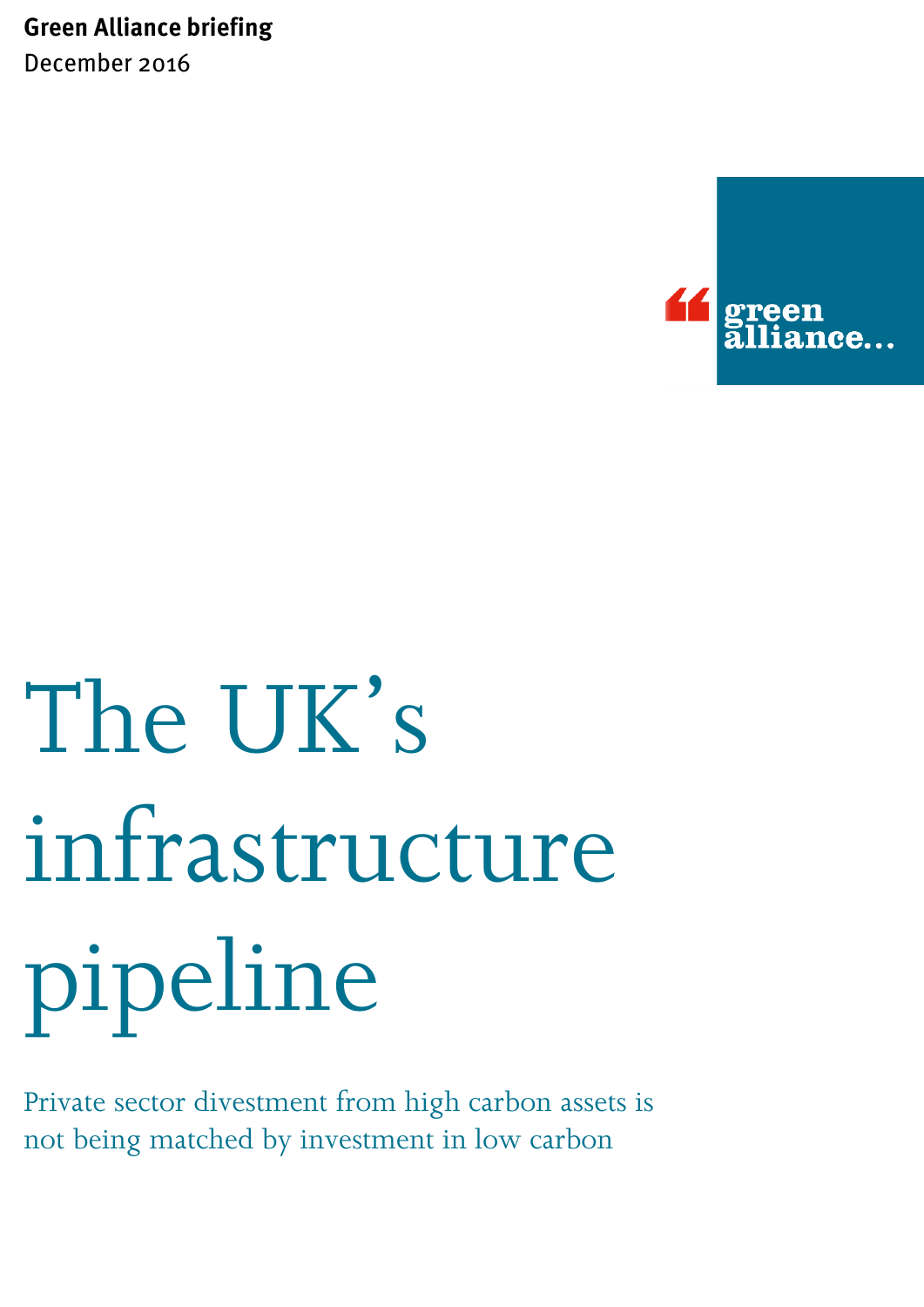The government's infrastructure pipeline sets out its view of large infrastructure investments that are likely to be made over the course of this parliament and beyond. Green Alliance has analysed the last three iterations of the pipeline, which show the changing pattern of investment across low and high carbon sectors of the economy. This year, the government has chosen to release two pipeline updates. This briefing note, therefore, focuses primarily on what has changed over the past six months.

## The balance between low carbon and high carbon investment

For the first year since 2012, the trend of rising high carbon investment and falling low carbon investment in the UK has reversed. This is primarily because of a decline in private sector investment in high carbon assets, rather than a strategic change in UK government priorities. But it is good news.



The shifting UK infrastructure pipeline to 2020<sup>15</sup>

# Renewables

In contrast to the overall picture, renewables spending has fallen by  $\text{\pounds}1.1$  billion in just the past six months. This is not due to falling renewables costs; it is due to a shrinking pipeline of projects. The graph below compares the autumn 2016 picture (in orange) with the spring 2016 pipeline (in grey). Most significantly, there is still a 95 per cent fall in investment between 2017 and 2020. This cliff edge needs to be avoided if the UK is to meet its world leading carbon budgets and Paris agreement pledge.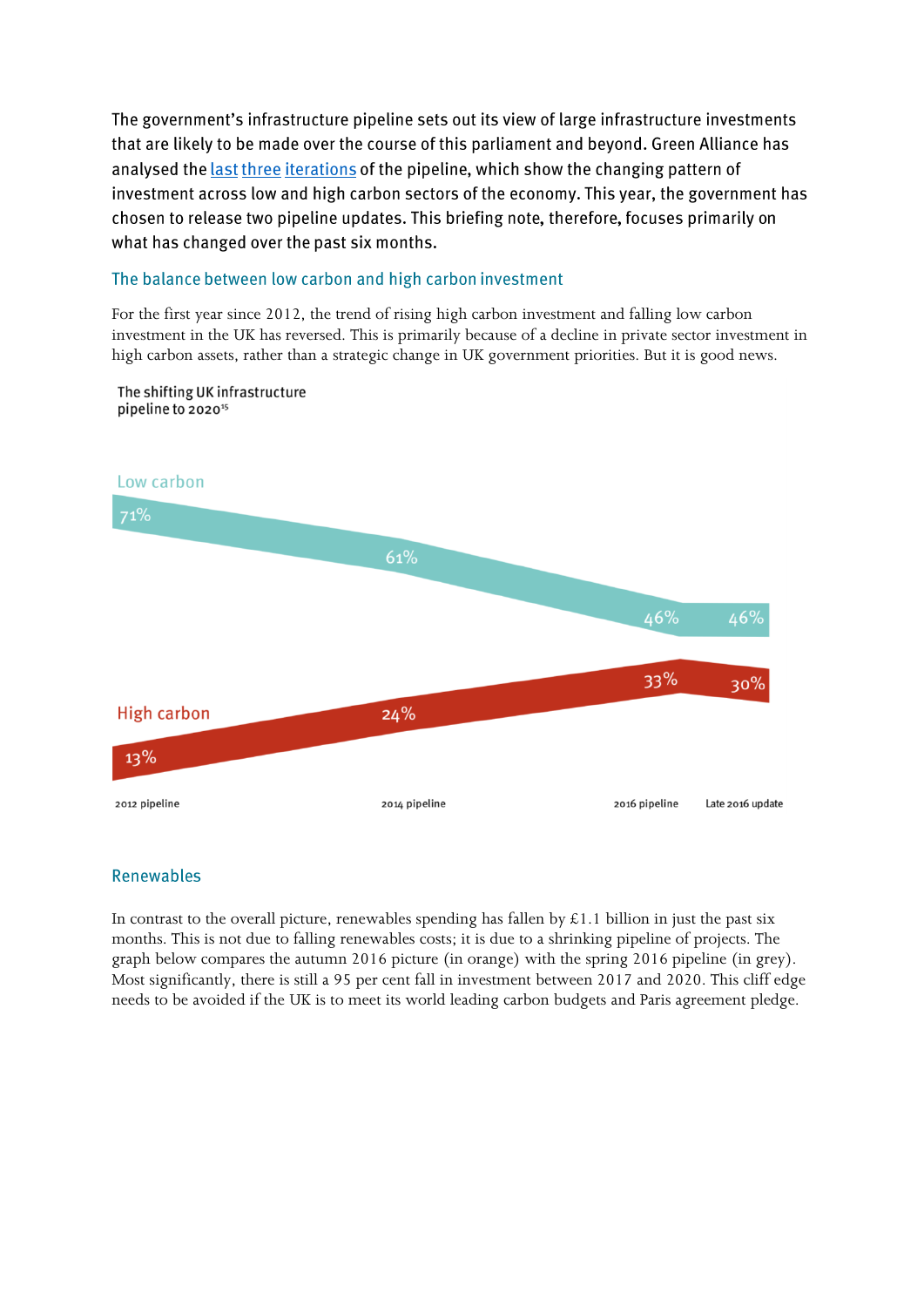

### **Nuclear**

The government has managed to cut  $\&$  2 billion from the cost of decommissioning.<sup>1</sup> This is good news because it frees the Department for Business, Energy and Industrial Strategy's (BEIS's) budget up, potentially enabling the department to spend on deployment of low carbon heat and efficiency rather than legacy clean up costs. Last year, Green Alliance's [analysis of DECC's budget](http://www.green-alliance.org.uk/page_1851.php) showed that legacy costs accounted for over 80 per cent of the department's budget, making cost reductions here especially important.

# **Surface transport**

Low carbon transport spending, excluding HS2, has risen by  $\&2.3$  billion since spring 2016. This appears to be down to local authorities choosing to spend transport funds on bus and light rail, as well as cycling and walking. Roads spending is broadly the same. HS2 spending has risen by  $\&1.1$  billion, which may reflect higher than expected costs.

### **Airports**

Airport spending is up by 8.5 per cent, by around  $\text{\pounds}400$  million. This is mostly down to the expansion of City Airport and new spending at Stansted. 85 per cent of airports spending is in the south east.

### The balance of private and public sector investment

The picture of private sector investment is very clear: it is rapidly moving away from high carbon infrastructure. In contrast, public sector high carbon investment is rising, although slowly. Looking at private low carbon investment, this peaks in 2017 before falling back, due primarily to a lack of low carbon policy in the early 2020s. Nevertheless, the pipeline shows that divestment of high carbon assets can be matched by investment in low carbon ones, with the right policy environment.<sup>2</sup>